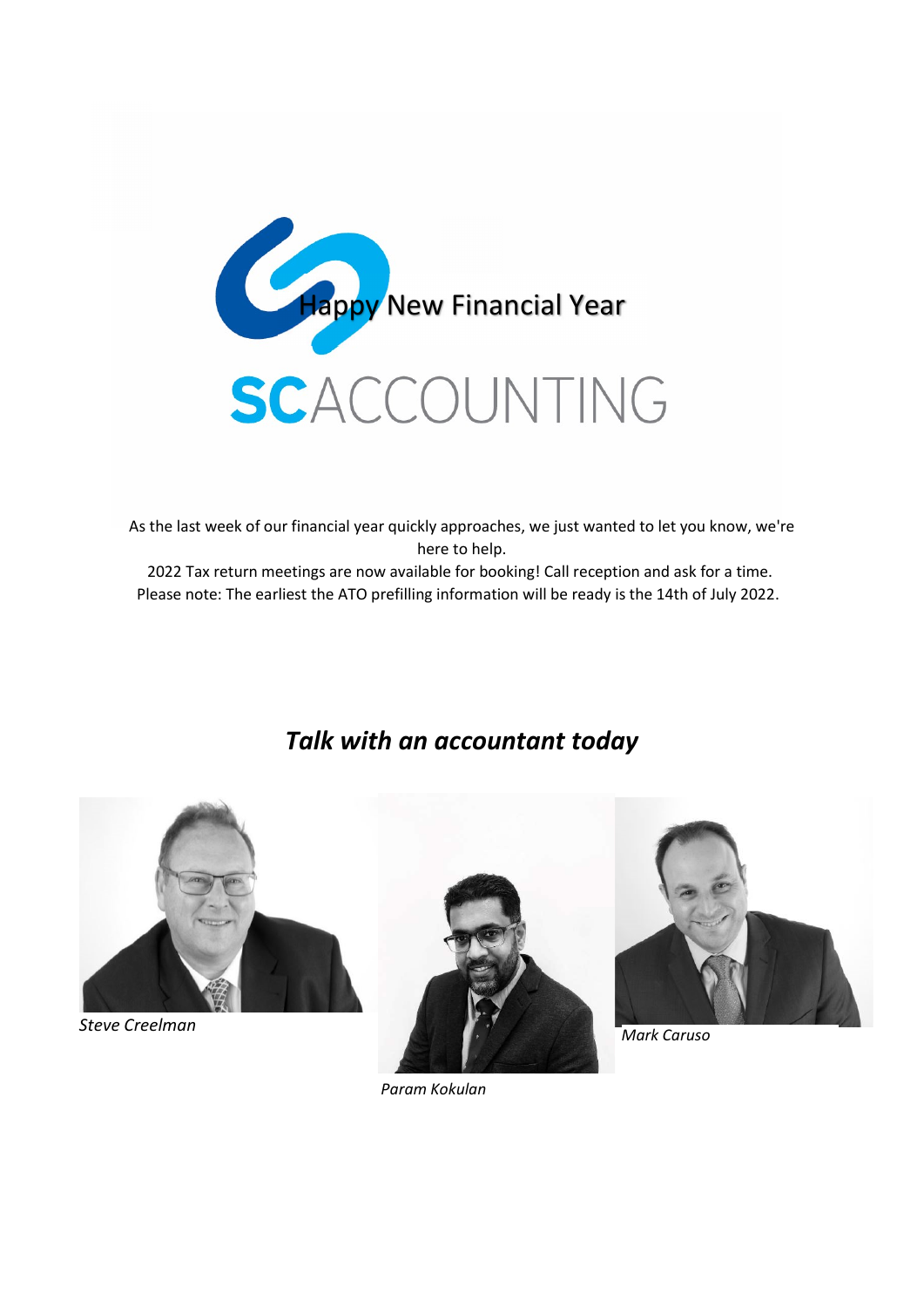

Brittany Unwin

## Tax Time

It's time to count your inventory, whether it be livestock, cups or shoes! Make sure you have a number on your stock for the end of 2022.

Good luck!



## PAYG Summaries and Accounts

We know a lot of businesses are struggling to ensure that their Profit and Loss reports are reconciling correctly with their Balance Sheets and STP reports, whilst also making sure their electronic and payroll clearing accounts are empty. If you're in the same boat, contact us and ask for